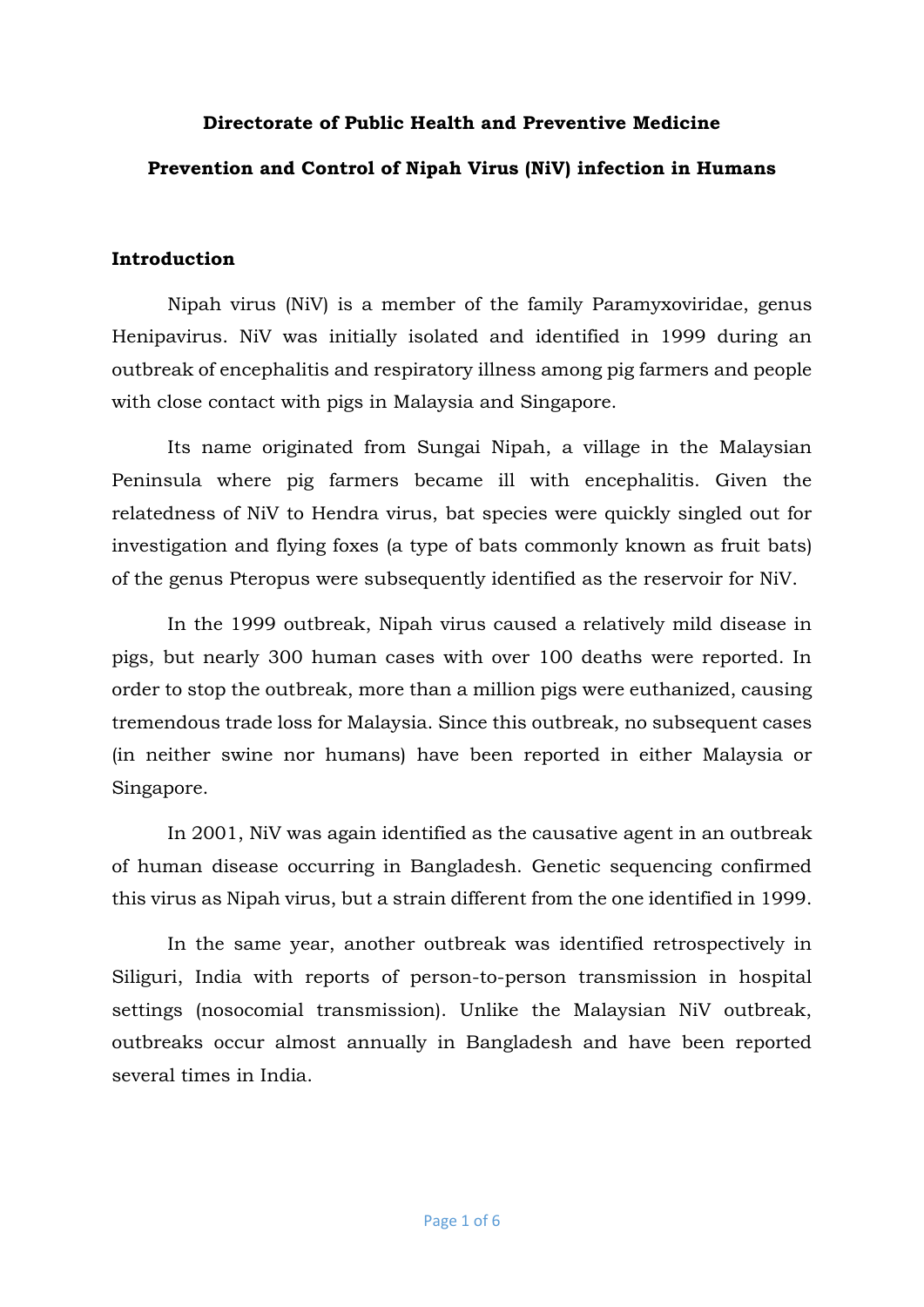### **Transmission**

- Nipah Virus is a zoonotic disease.
- Transmission of Nipah virus to humans may occur after direct contact with infected bats, infected pigs, or from other NiV infected people.

Fruit bats, also known as 'flying foxes,' of the genus Pteropus are natural reservoir hosts of the Nipah and Hendra viruses. The virus is present in bat urine and potentially, bat faeces, saliva, and birthing fluids. Fruits contaminated with bat secretions may potentially transmit the infection.

Perhaps as a result of deforestation programmes, the Malaysian pig farms where the disease first originated had fruit trees which attracted the bats from the tropical forest, thus exposing domestic pigs to bat urine and faeces. It is thought that these excretions and secretions initiated the infection in pigs which was then followed by a rapid spread through intensively reared pigs. Furthermore, transmission between farms may be due to fomites – or carrying the virus on clothing, equipment, boots, vehicles, etc.

In Malaysia and Singapore, humans were apparently infected with Nipah virus only through close contact with infected pigs. The NiV strain identified in this outbreak appeared to have been transmitted initially from bats to pigs, with subsequent spread within pig populations. Incidental human infections resulted after exposure to infected pigs. No occurrence of person-to-person transmission was reported in this outbreak.

Conversely, person-to-person transmission of Nipah virus in Bangladesh and India is regularly reported. This is most commonly seen in the family and caregivers of Nipah virus-infected patients.

Transmission also occurs from direct exposure to infected bats. A common example is consumption of raw date palm sap or coconut/palm tree sap contaminated with infectious bat excretions/secretions.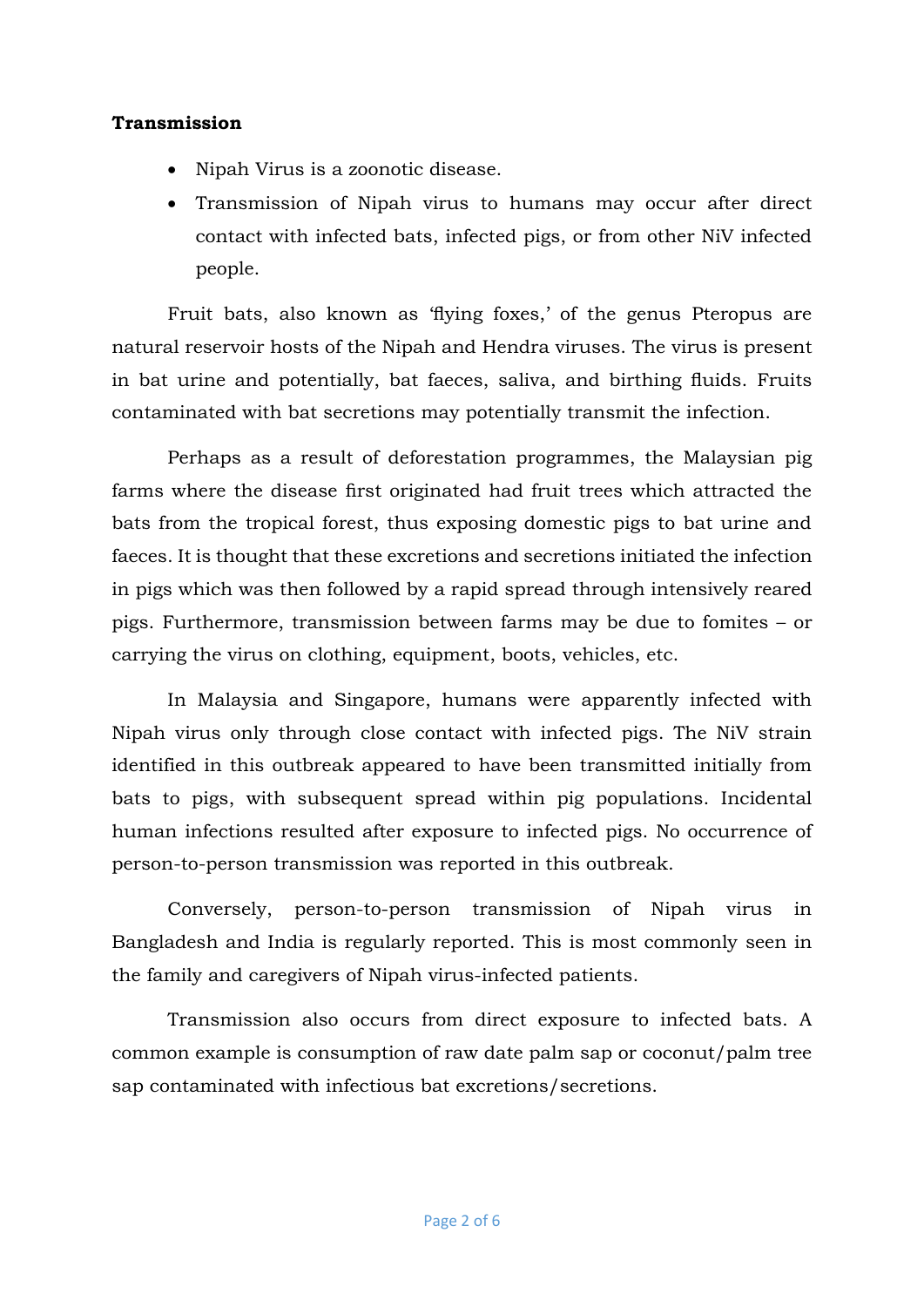## **Risk of Exposure**

- In the Malaysia and Singapore outbreak, Nipah virus infection was associated with close contact with Nipah virus-infected pigs.
- In Bangladesh and India, exposure has been linked to consumption of raw date palm sap or coconut/palm tree sap contaminated with bat excrement, or climbing trees coated in bat excrement, or contact with bats. It is also attributed to eating of fruits contaminated by bat secretions.
- Importantly, human-to-human transmission has been documented and exposure to other Nipah virus infected individuals is also a risk factor.

### **Signs and Symptoms**

Typically the human infection presents as an encephalitic syndrome marked by fever, headache, drowsiness, disorientation, mental confusion, coma, and potentially death.

- After exposure and an incubation period of 5 to 14 days, illness presents with 3-14 days of fever and headache, followed by drowsiness, disorientation and mental confusion.
- These signs and symptoms can progress to coma within 24-48 hours.
- Some patients have a respiratory illness during the early part of their infections, and half of the patients showing severe neurological signs showed also pulmonary signs.
- Long-term sequelae following Nipah virus infection have been noted, including persistent convulsions and personality changes.
- Latent infections with subsequent reactivation of Nipah virus and death have also been reported months and even years after exposure.

During 1998-99 outbreak, 265 patients were infected with the Nipah virus. About 40% of those patients who entered hospitals with serious nervous disease died from the illness. With intensive ICU care mortality can be reduced significantly.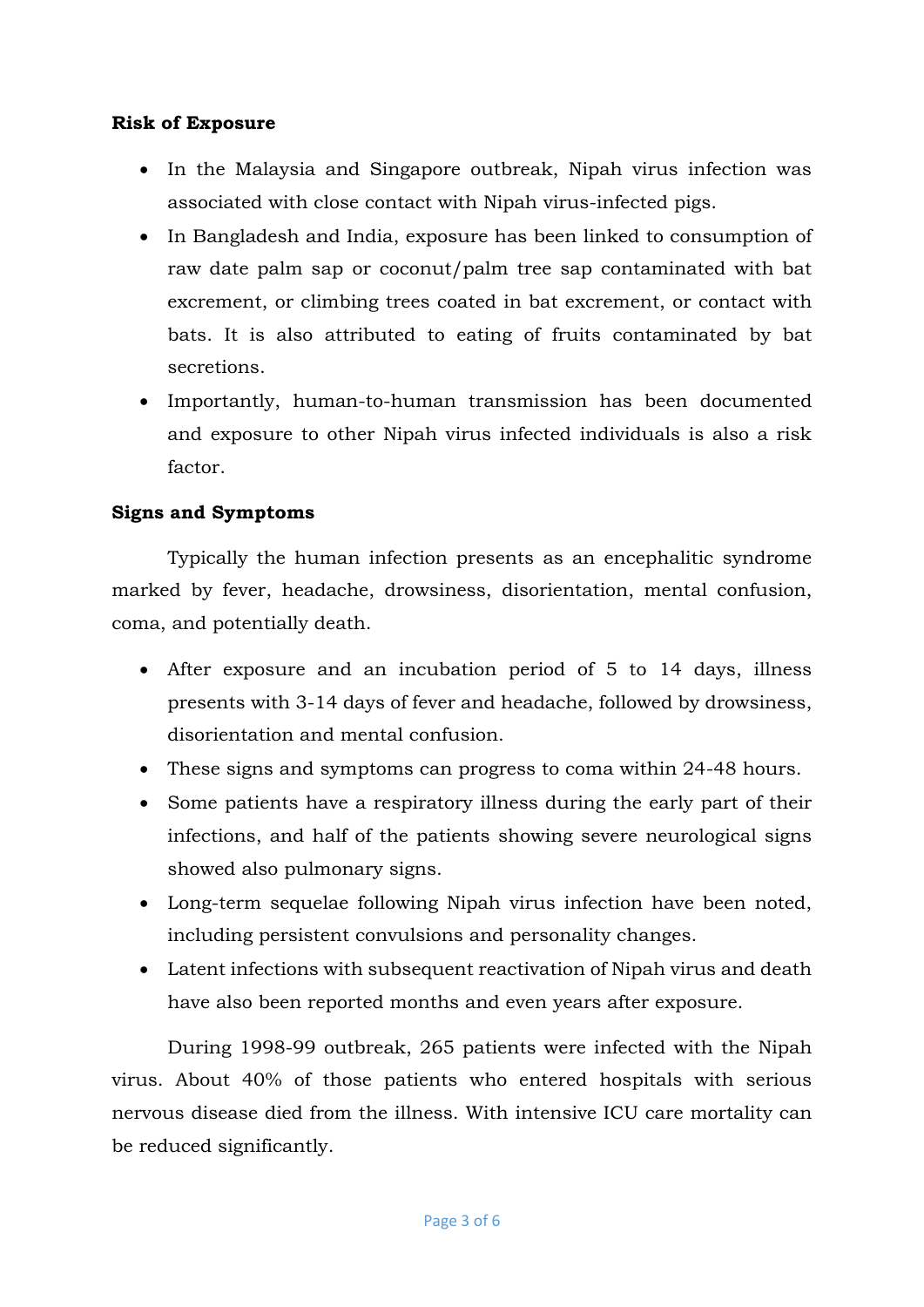# **Differential diagnosis of Nipah virus, Japanese encephalitis and Herpes Simplex Encephalitis**

| <b>Characteristics</b>  | <b>Nipah virus</b>                                                                                                                     | Japanese<br>encephalitis                                                                                                      | <b>Herpes Simplex</b><br>encephalitis                                                                                                                                                                               |
|-------------------------|----------------------------------------------------------------------------------------------------------------------------------------|-------------------------------------------------------------------------------------------------------------------------------|---------------------------------------------------------------------------------------------------------------------------------------------------------------------------------------------------------------------|
| Agent                   | Nipah virus<br>(Paramyxovirus<br>family)                                                                                               | <b>JBE</b> virus<br>(RNA, Flavivirus)                                                                                         | <b>HSV</b>                                                                                                                                                                                                          |
| Incubation<br>Period    | Median 10 days<br>$(range:2-$<br>$21$ days)                                                                                            | 1-6 days, max. 14<br>days                                                                                                     | $2-12$ days, mean<br>4 days                                                                                                                                                                                         |
| Transmission            | Drinking raw date<br>palm<br>sap, human-to-<br>human, (close<br>physical contact<br>with Nipah case),<br>animal (pig) to<br>man        | Culex mosquito<br>(vector), human-<br>to-human not<br>reported                                                                | Human-human,<br>respiratory,<br>droplet                                                                                                                                                                             |
| Site of<br>involvement  | Cortico-subcortical<br>areas<br>of cerebrum<br>/cerebellum, brain<br>stem                                                              | Thalamus, cortex,<br>cerebellum, AHC                                                                                          | Fronto-temporal<br>area                                                                                                                                                                                             |
| <b>Clinical feature</b> | Fever, headache,<br>altered<br>sensorium but<br>specially<br>associated with<br>segmental<br>myoclonus &<br>respiratory<br>involvement | Fever, headache,<br>altered sensorium<br>$(100\%)$ followed by<br>convulsions and<br>meningeal sign,<br>abnormal<br>movements | Same as JE but<br>typically<br>associated with a<br>constellation of<br>frontotemporal<br>features with<br>aphasia or<br>mutism,<br>personality<br>change, and focal<br>or generalized<br>seizures                  |
| Serology / PCR          | IgM $\frac{1}{\text{gg}}$<br>(ELISA), PCR                                                                                              | Ag / Ab in blood<br>$/$ $CSF$                                                                                                 | CSF PCR for<br>HSV DNA is<br>diagnostic                                                                                                                                                                             |
| CSF                     | Pleocytosis (10-60<br>cells<br>/mm3), , Protein<br>$(30 - 60 \text{ mg/L}),$<br>Normal glucose                                         | Pleocytosis (10-<br>$980'106/L$ ,<br>Protein (900mg/L),<br>Normal glucose                                                     | Lymphocytic<br>pleiocytosis<br>(typically 10-200<br>cells/ $mm3$ ),<br>normal glucose,<br>and<br>increased protein<br>$(0.6 \text{ to } 6 \text{ g/l})$ . Red<br>blood cells and<br>xanthochromia<br>may be present |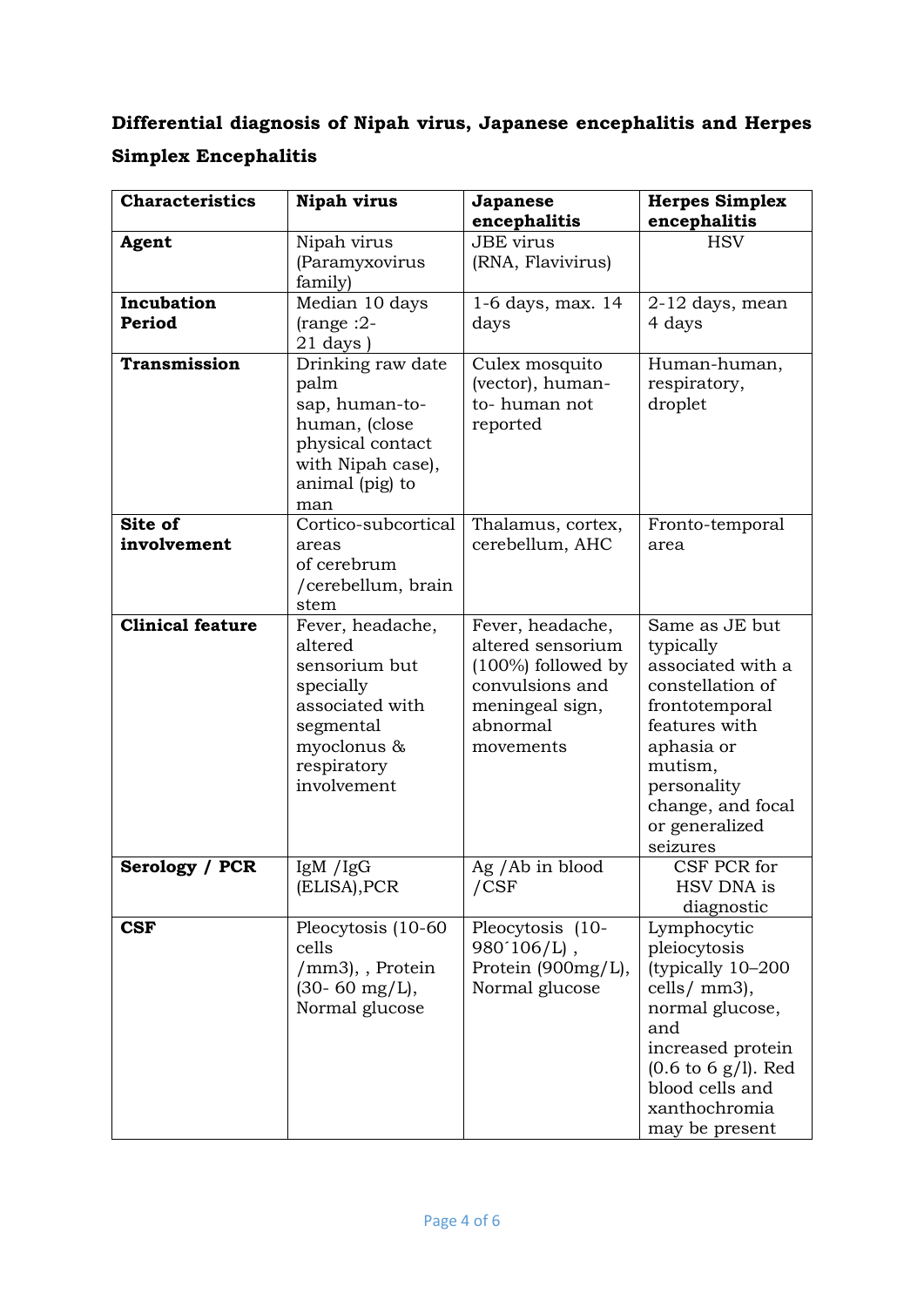# **Treatment**

- Symptomatic and Supportive care is the mainstay of treatment for Nipah virus infection.
- Because Nipah virus encephalitis can be transmitted person-to-person, standard infection control practices and proper barrier nursing techniques are important in preventing hospital-acquired infections (nosocomial transmission).

# **Laboratory diagnosis**

- Laboratory diagnosis of a patient with a clinical history of NiV can be made during the acute and convalescent phases of the disease by using a combination of tests.
- Virus isolation attempts and real time polymerase chain reaction (RT-PCR) from throat and nasal swabs, cerebrospinal fluid, urine, and blood should be performed in the early stages of disease. Antibody detection by ELISA (IgG and IgM) can be used later on.
- In fatal cases, immunohistochemistry on tissues collected during autopsy may be the only way to confirm a diagnosis.

## **Prevention**

- Nipah virus infection can be prevented by avoiding exposure to sick pigs in endemic areas.
- Fruits and vegetables should be thoroughly washed before eating.
- Fruits bitten by bats or birds should not be eaten.
- Additional efforts focused on surveillance of Acute Encephalitis Syndrome (AES), Influenza like Illness (ILI) and Acute Febrile Illness is found to be very useful in early detection of cases.
- Close co-ordination with animal husbandry, forest department and wild life officials.
- Awareness will help prevent future outbreaks.